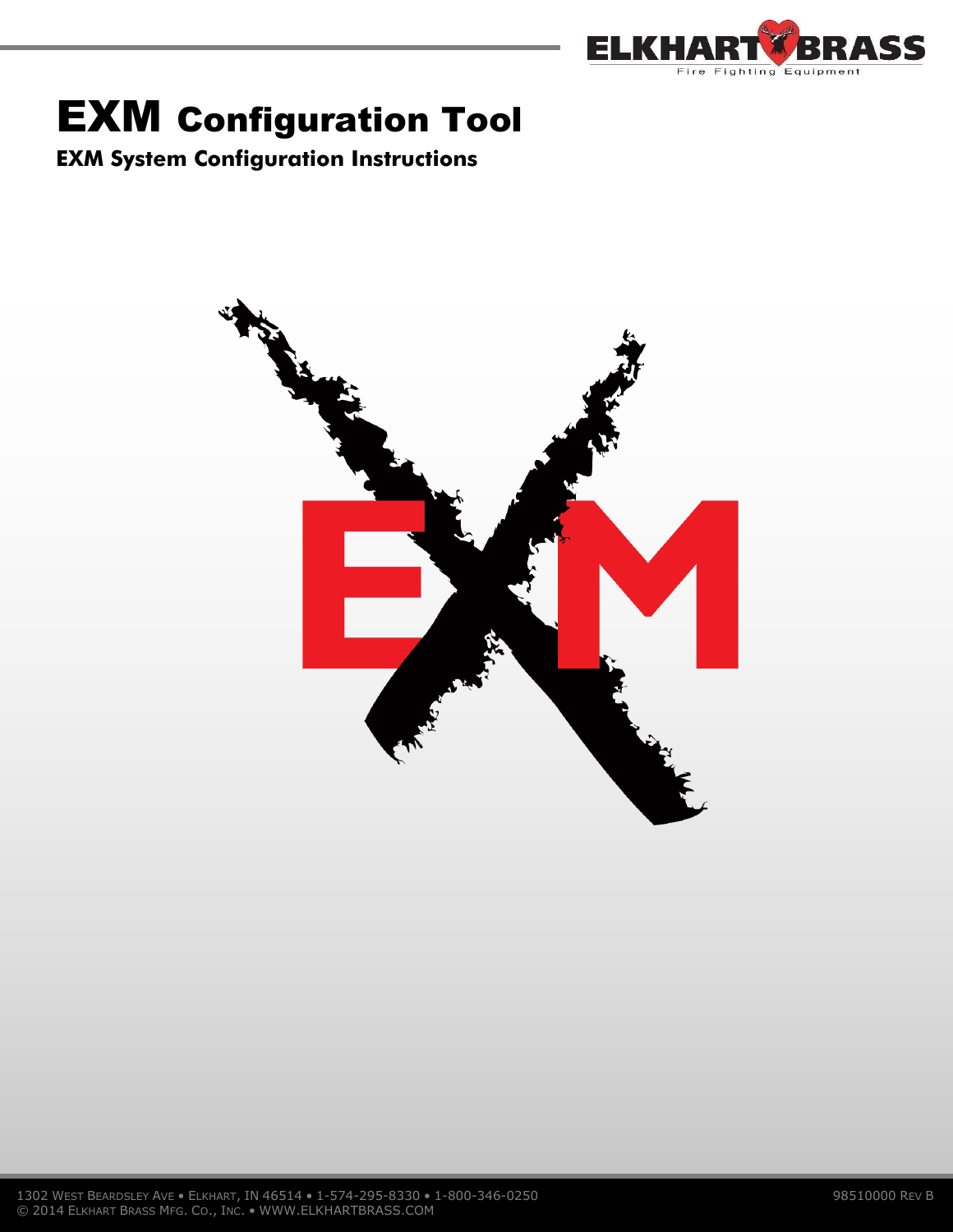## CONFIGURE THE EXM SYSTEM

NOTE: EXM systems using CAN communication and consisting of a monitor and one controller (panel mount or OEM interface) do not require configuration. EXM monitors and controllers come factory set for CAN termination. A Position Feedback Display can also be used without the need for configuration; as long as it is connected to the main CAN line (using a CAN Connector Kit) between the monitor & controller. The monitor & controller must be at the extreme ends of the main CAN line to provide CAN termination.

In addition to this document, you may also download the *CAN 101 – Can Communication Guide* (P/N 98317020) for additional help.

## Obtaining the EXM Configuration Tool

To obtain the latest EXM Configuration Tool go to [www.elkhartbrass.com.](http://www.elkhartbrass.com/) Starting from the homepage, go to the *Downloads* drop-down menu and select *Product Aids*. On the *Product Aids* page scroll down to the *Monitors* section, and find the EXM Configuration Tool. Download & install it to your computer.

## Termination Points

When using CAN communication within the EXM system, two and ONLY two components MUST be terminated to ensure proper communication along the CAN line. Termination points act to direct information along the CAN line smoothly between various system components. If there have been no physical termination points installed within your system, two termination points MUST be selected during configuration. Termination points are not used in RF only systems. To maximize the efficiency of communication in your CAN network, terminate the two components at the extreme ends of your CAN line.

## EXM System Groups

When configuring a custom EXM system, only one group may be configured at a time. A group is one complete EXM system containing at least one monitor and one input controller. A group may contain multiple input controllers, one valve, and one Position Feedback Display. Group numbers make it possible to combine two different EXM systems onto one CAN line while preventing the systems' messages from being crossed.

## EXM Valves

EXM valves all have a particular valve ID which is used to communicate with the rest of the EXM system. The default valve ID is zero for all EXM systems. The only time when the valve ID must be changed is when two EXM systems, or groups, are to be connected on the same CAN line. Valve IDs have a similar function as that of EXM system group numbers.

 $\triangle$ 

**Important: Only one valve should be connected to the CAN line when configuring the EXM system group. If multiple valves are connected during configuration, all valves will share the same ID, and the EXM system will not work properly.**

## USB Drives

It is recommended that a blank flash drive be used for all EXM configurations, firmware updates, and diagnostic file writing. If one of the previously mentioned processes fails persistently, it is possible that the flash drive being used is not compatible with the EXM system.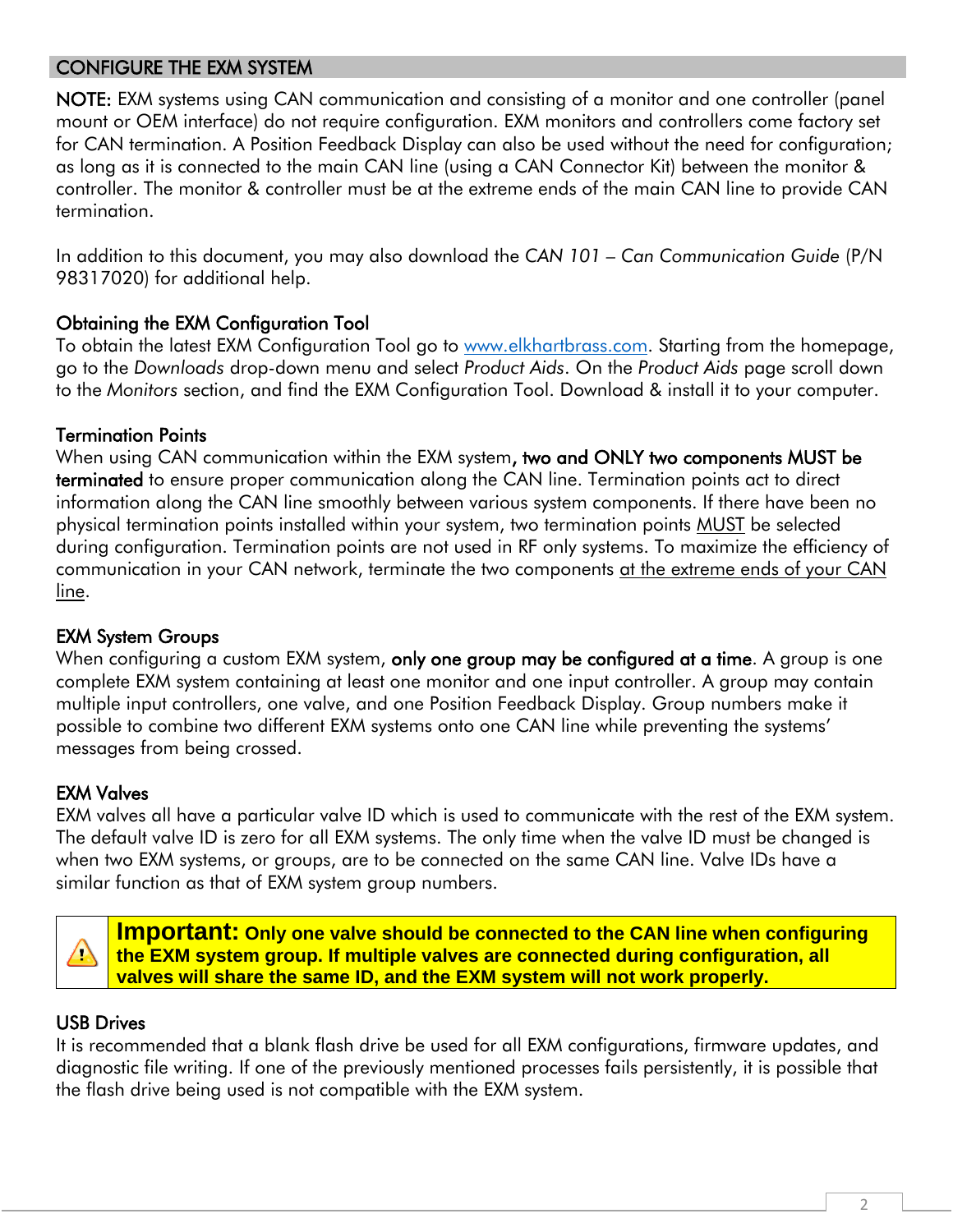## RF/CAN Gateways

Some EXM devices can be setup as Gateways. This means they communicate using both RF and CAN communication, and convert RF signals to CAN signals & vice versa. This does not mean both types of communication must be used by the device; one or both may be used. Only one Gateway may be used per CAN communication string (CAN line). EXM monitors are always setup as Gateways. So when an EXM monitor is in the system, no input controllers should be made into Gateways.

## CONFIGURATION STEPS

#### 1. Program Start (a):

After installation, start the Configuration program by double-clicking on the desktop icon shown to the right. You will see the splash screen shown to the right when the program is loading. (Version shown may not match current version of the configurator)



Elkhart Brass EXM Configuration Too

 $\blacksquare$ 

## 2. Program Start (b):

When the Configuration Tool starts you will see the screen shown to the right. The settings chosen during this process will be the default settings for the system.

#### 3. Monitor Settings Tab (a):

Enter the 6-digit serial number of the monitor being configured in the top serial number box. The serial number can be found on the monitor control module (black box attached to the monitor). In the drop down menu, select the monitor type.

The checkbox shown here is the first opportunity to terminate any of the CAN operated EXM components within your system. For more information on system termination, refer to the explanation on page 2.

In the serial number box on the right, enter the serial number of the position display being used. If you are not using a position display leave this box blank.

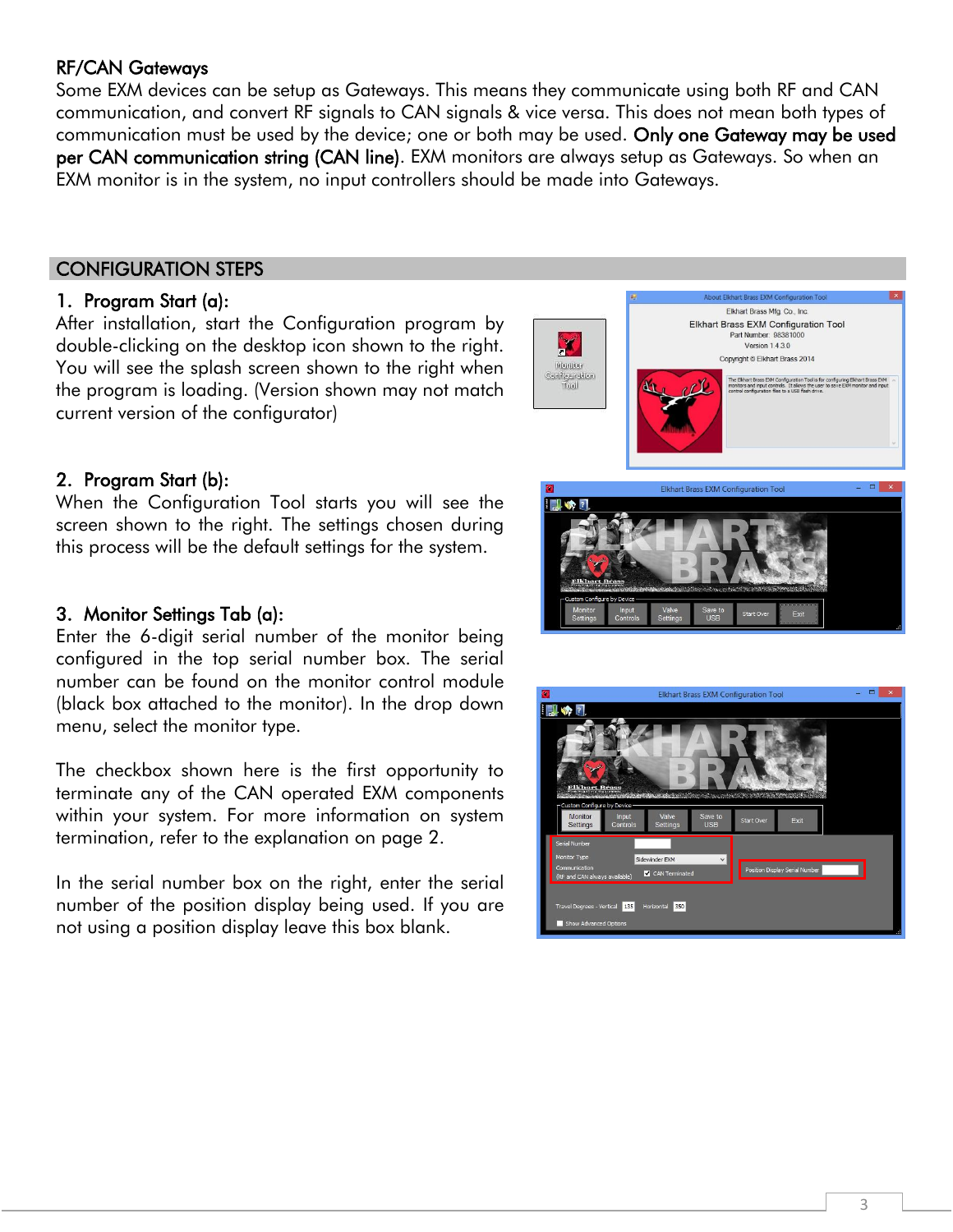#### 4. Monitor Settings Tab (b: Advanced Options):

Default settings regarding the Speed and Range of rotation of your EXM monitor can be set. If desired, motor speeds can be changed after system configuration is complete.

Enter the maximum desired vertical and horizontal travel in degrees (if other than default). The vertical travel value entered here will limit how far the monitor discharge will lower from the vertical calibration point. The horizontal travel value entered here will be divided equally between left and right to limit how far the monitor will travel from the horizontal "zero" position.



Travel amount may be decreased after system configuration, but may NOT be increased further than what are set as defaults during system configuration.

#### 5. Monitor Settings Tab (c: Advanced Options):

The Monitor CAN Source Address can be set. This does not need to be changed for normal operation. However, Monitor Source Addresses should be different for each monitor that is on the CAN line. If a Group number is changed, the Monitor Source Address will be automatically changed by the program so this number does not typically need to be changed.

The ability to change the Monitor Source Address is provided for customers who use custom CAN devices to control EXM monitors.



**Important: Elkhart Brass does NOT provide technical support for configuring or troubleshooting custom controllers that directly use the CAN line to interface with EXM devices. It is recommended to use the 7070 OEM Interface Module for setting up custom monitor controls.**

#### 6. Input Controls Tab (a):

 $\triangle$ 

Enter the 6-digit serial numbers of all input controllers in your EXM system. The serial number is located on the side label of the input controller.

The top line is designated for the Primary Input Controller. The Primary will override all commands given to the system from Secondary controllers.

(The serial number entered for an Elkhart Brass OEM-Joystick (7030) should be the one listed on the side of the 7070 OEM Interface Module, not the Joystick)

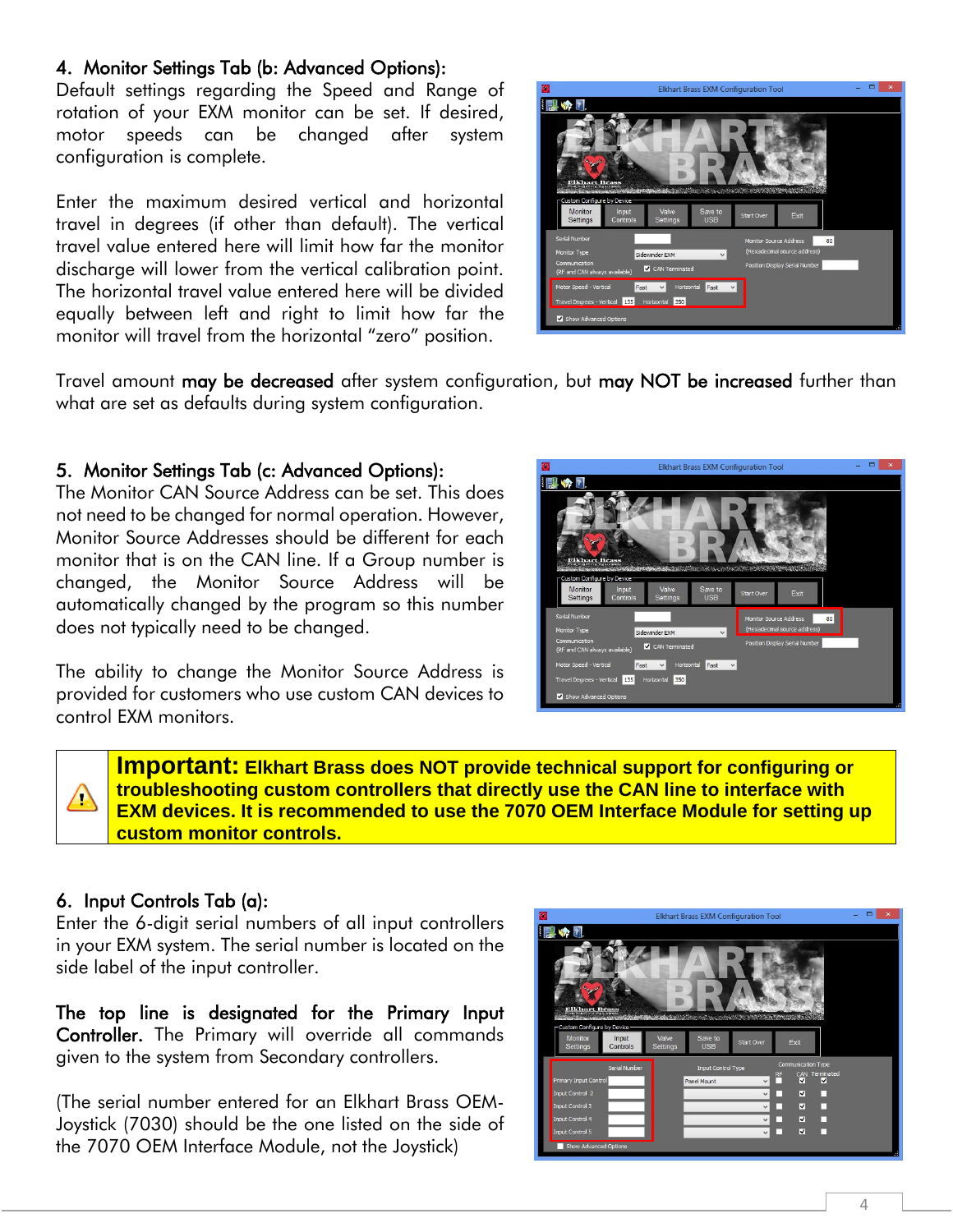# 7. Input Controls Tab (b):

In the drop down menu select each input controller type for each controller in the system.

- Panel Mount: Choose for Elkhart 7010 Panel Mount Controller.
- OEM Switch Ground: OEM Interface Module configured for use with external switches that switch to ground.
- OEM Switch Power: OEM Interface Module configured for use with external switches that switch power.



- OEM Joystick (7030): OEM Interface Module configured for use with an Elkhart 7030 Joystick.
- Handheld (RF ONLY): Choose for Elkhart Handheld Controller that can only be configured for RF communication.

In the boxes to the right of the drop down menu, choose the type of communication that each controller will use. Choosing both RF and CAN will make a controller a Gateway. For more information on Gateways refer to page 2.

The last column of boxes is the second place to terminate components within your EXM system. For more information on system termination, refer to the explanation on page 2.

## 8. Input Controls Tab (c: Advanced Options):

The Input Controls CAN Source Address can be set. As shown, the Input Controls CAN Source Addresses default to unique addresses. The addresses only need to be changed if:

- The default addresses conflict with other OEMsupplied devices on the same CAN line.
- There are more than 5 input controllers and this configuration is only for the new controllers.
- Other special circumstances.



For a CAN-only system or for a system that incorporates a single RF-enabled controller, Input Controls Source Addresses are named with unique addresses to prevent communication conflicts. Input Control Source Address changes are not normally needed.

For a system with more than one RF-enabled controller, each Input Control CAN Source Address needs to be set such that it is different from other Input Controller addresses used in the system. This needs to be done for the CAN-only controllers as well as the RF-enabled controllers in the system.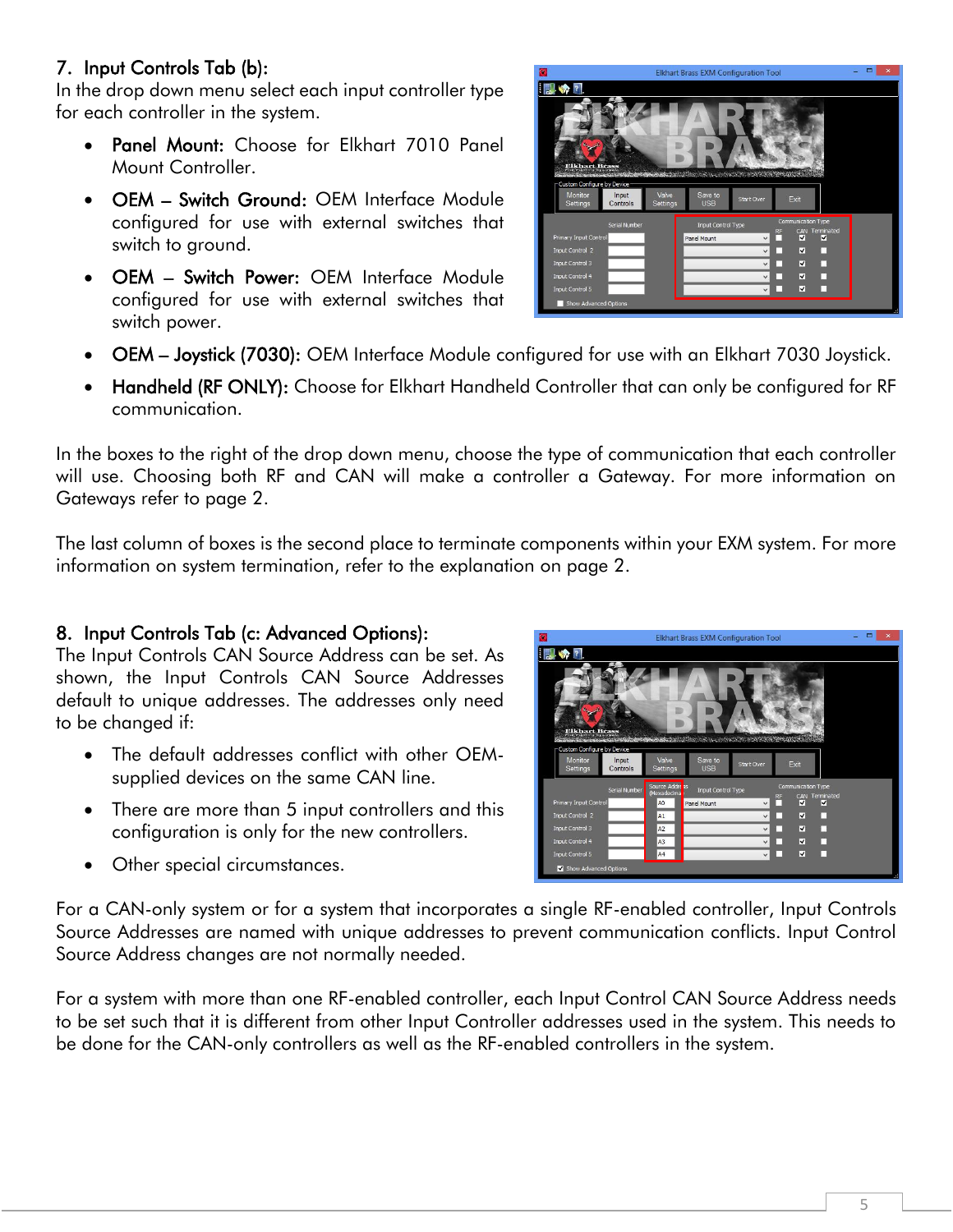## 9. Valve Settings Tab (a):

Select the type of valve in your system from the drop down menu. (If you are not using a valve, leave "no valve" selected and go to step 11)

The checkbox on the right is the third opportunity to terminate components within your EXM system. For more information on system termination, refer to the explanation on page 2.

In the Valve ID box, the ID of the valve in your system can be changed. The default valve ID is zero for all EXM systems. Please refer to the Valve ID explanation from the beginning of the manual for more information on valve IDs and their proper use.

## 10.Valve Settings Tab (b):

Auto Close Before Stowing – Checking this box will move your valve to the closed position before the monitor is moved into its set Stow Position.

Full Open/Close on OPEN/CLOSE Push – Checking this box will cause your valve to fully open or close when the OPEN or CLOSE valve buttons are pressed once.

To enter a preset valve position while in this mode, press and hold the PRESET button for 10 seconds, move the valve to the desired position, and then press the PRESET button once more to set the position.

#### 11.Save to USB Tab:

The checkboxes allow you to configure your systems components separately or as a group. If this is your first time, you will need to check all available boxes.

The Group Number box allows you to set the group number of the components in your system.

Use the "Browse" button to locate your USB drive and click the 'Save to USB' button to save the configuration.

The configuration file must be saved in the top level of the chosen USB flash drive. The name of the configuration file "config.hex" must not be changed.

To ensure that the configuration file will properly configure the EXM system, use a blank USB flash drive.





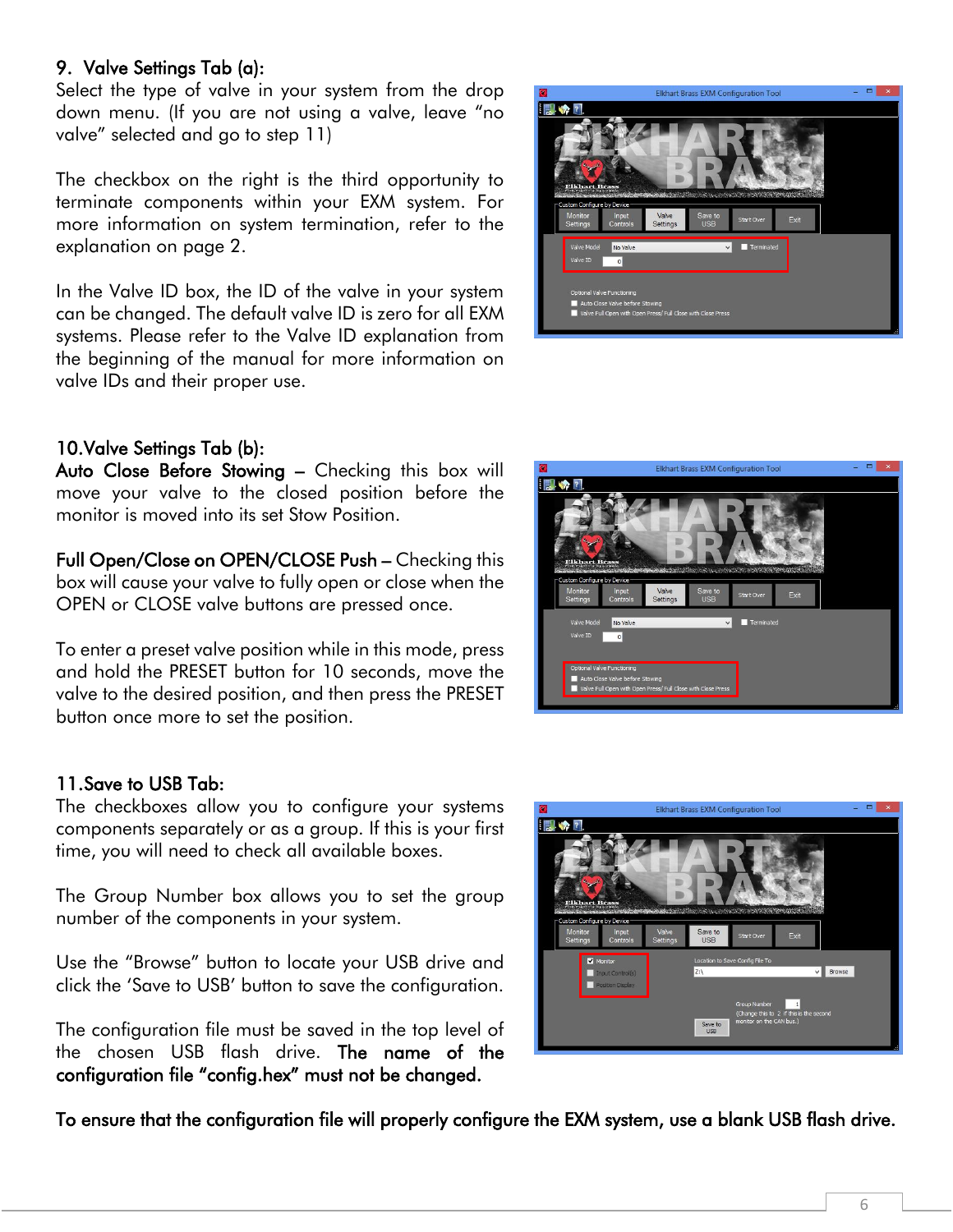## 12. Load the Configuration File (a):

Ensure that all CAN components are connected and power up all components within the EXM system. Press the AUX button on the Handheld Controller to ensure that it is powered on.

If a valve that is not intended to be configured is connected to the CAN line, disconnect the valve before loading the configuration onto the system.

#### 13. Load the Configuration File (b):

If there are any RF input controllers being used in your EXM system, they will EACH need to be configured once before configuring your system as a whole. This first configuration will setup the RF communication between that input controller and the rest of the system.

Complete configuration steps 14 through 17 for EACH RF input controller in your system; cycling power after each configuration. Then choose ANY of the input controllers in your system to configure the system as a whole.

(With 1 RF controller, 2 configurations will be needed. With 2 RF controllers, 3 configurations will be needed. So on and so forth.)

#### 14. Load the Configuration File (c):

Locate the USB port on your chosen input controller.

If using a Handhled or Panel Mount, remove the cover on the top of the controller with a phillips screwdriver. If using an OEM Interface Module, remove the cover with a phillips screwdriver to locate the USB port.

Insert the USB flash drive with the configuration file on it into the USB port.

#### 15. USB Mode:

USB Mode should initiate once a USB flash drive is inserted. If using a Handheld or Panel Mount, a yellow status LED (top right corner) will begin to blink. If using an OEM Interface Module, all valve button LEDs on the Joystick will flash once.

If USB Mode does not start automatically, press and hold the OSC and AUX buttons to enter USB Mode.

**If no RF input controllers are being used in your system, you may skip step 13 (b).**

**Continue to step 14 (c).**





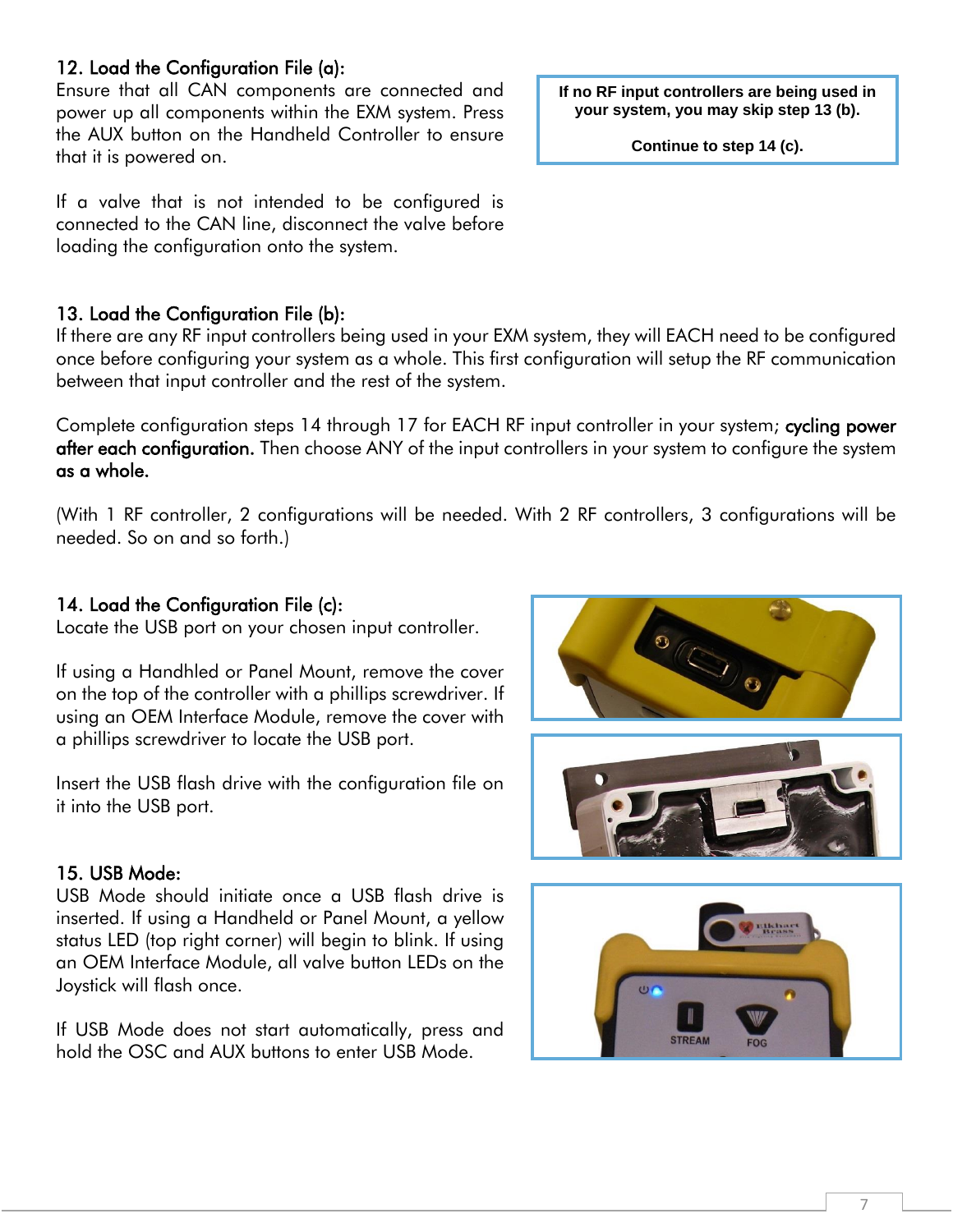## 16. Configuration Results (a):

Press the CLOSE button once to configure the system. The CLOSE button LED will flash rapidly during the configuration process.

When the configuration process is done, the CLOSE button LED will flash with one of the following patterns:

- 1 Flash every 3 seconds: Configuration process was successful.
- 2 Flashes every 3 seconds: Configuration file was not recognized.
- 3 Flashes every 3 seconds: Configuration process failed.



#### 17. Configuration Results (b):

 $\sqrt{2}$ 

To leave USB Mode simply remove the USB flash drive. Be sure to replace the USB port and OEM covers, and cycle power of the system afterwards.

If the configuration process was unsuccessful, retry the configuration of the system starting from the beginning. If the configuration continues to result in error, contact Elkhart Brass for assistance.



**Caution: Using input controllers without all covers properly installed will void the warranty and could potentially render the product useless.**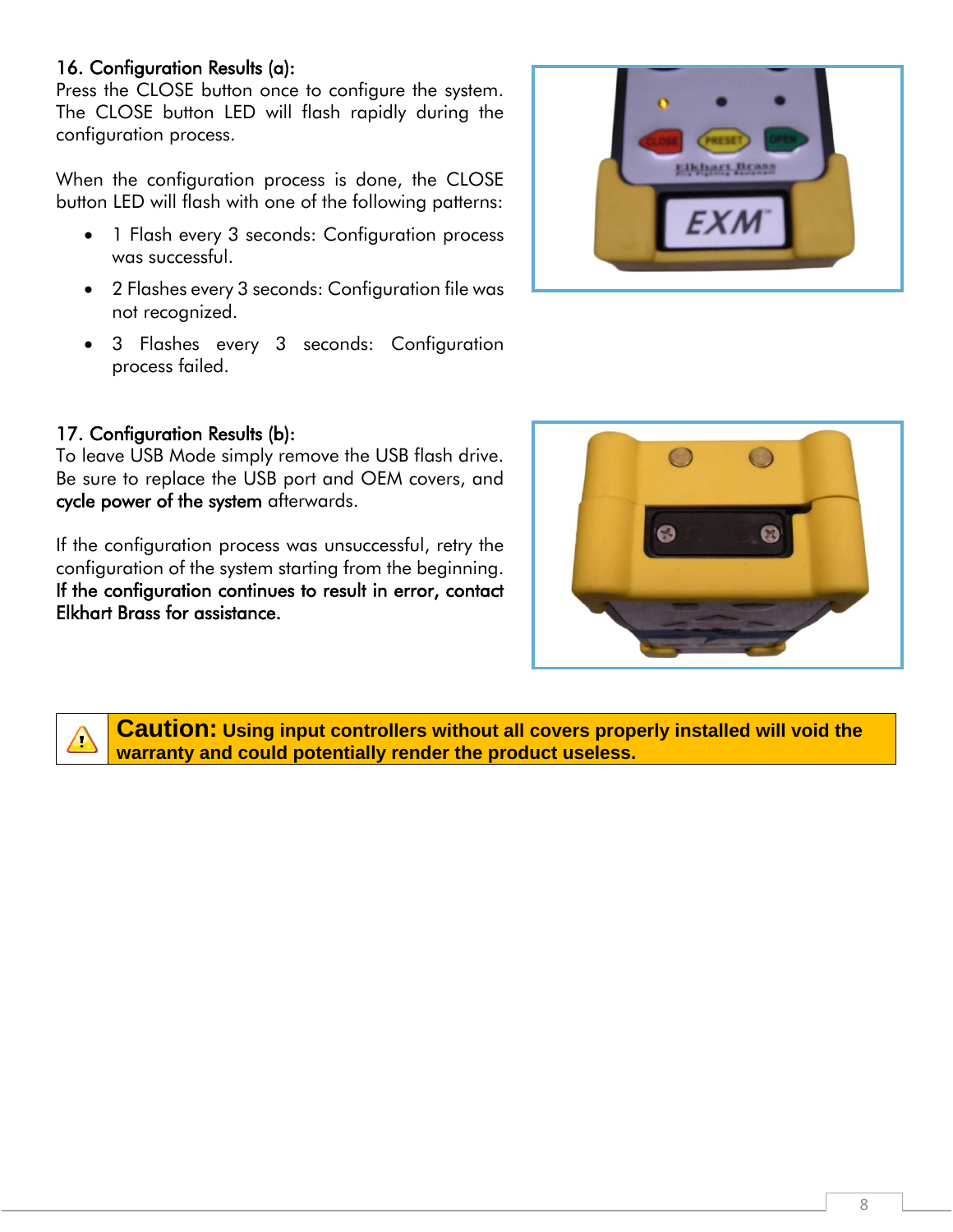## SAVE CONFIGURATION OPTION

To save the settings you have entered (monitor type, checkboxes, etc.), click the disk icon in the upperleft corner of the Configuration Tool and save the file to any location. This file can then be used in the future to configure an identical system with the same settings by simply entering the serial numbers of the new components.

To load the saved settings back into the Configuration Tool at a later time click the folder icon and select the text file you saved. All entered settings, excluding serial numbers, will be automatically entered back into the configurator. You can then enter the serial numbers for the components being used in the next system and save the new file to a flash drive.

The question mark icon will display the splash screen that was shown when the program first started. The splash screen displays the Configuration Tool part number and revision number on it.